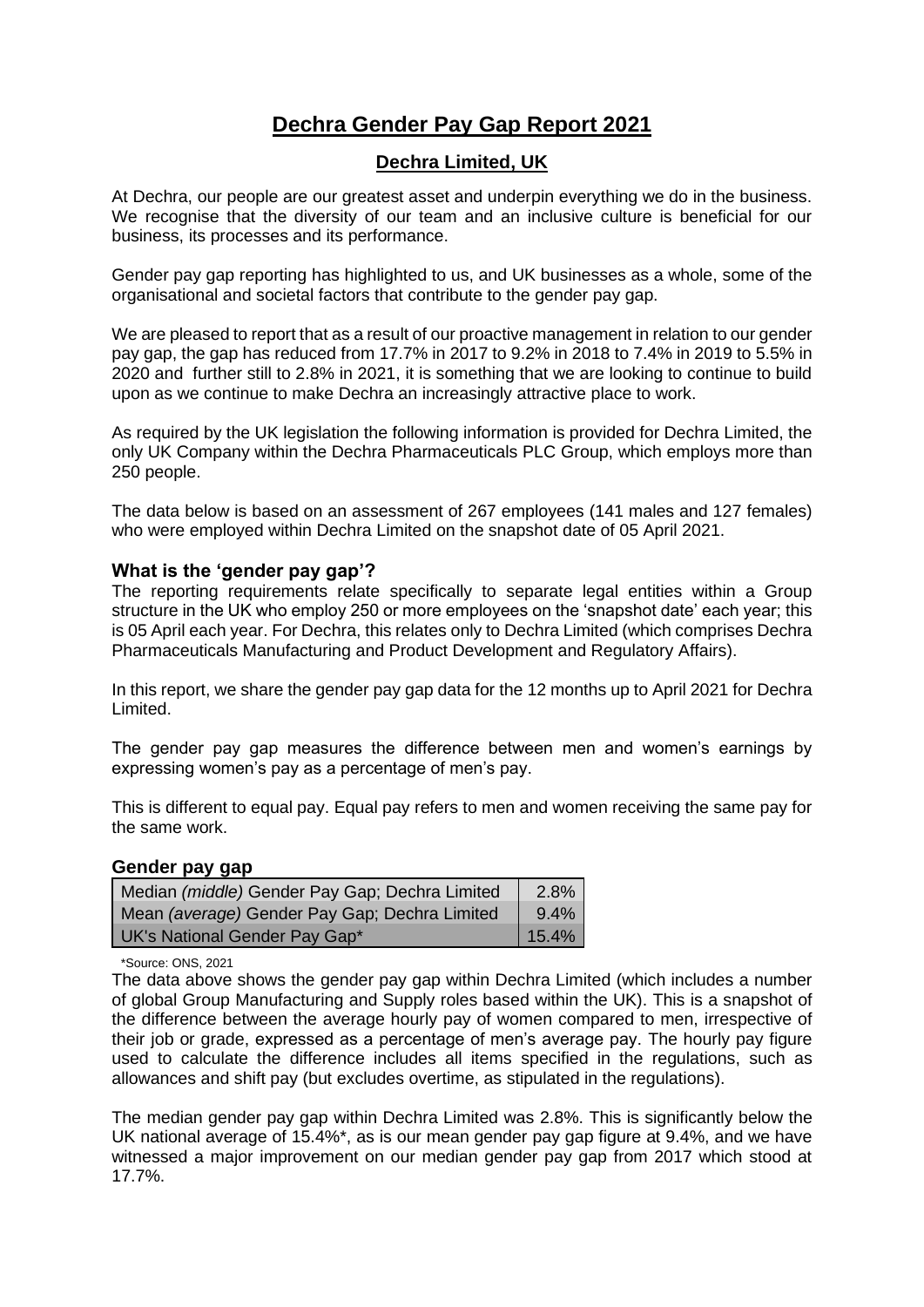Our analysis of the data shows that the gap, although reduced, remains largely driven by:

- More males occupying the higher paid, technical or senior positions, predominantly within the manufacturing division of Dechra Limited;
- A large proportion of the female workers occupying the lower paid, blue collar positions.

### **Bonus pay gap**

*in preceding 12 months to 05 April 2021*



| Median (middle) Bonus Pay Gap; Dechra Limited | $0\%$    |
|-----------------------------------------------|----------|
| Mean (average) Bonus Pay Gap; Dechra Limited  | $-22.5%$ |

The figures above show the bonus pay gap for bonuses paid to employees within Dechra Limited, between 06 April 2020 and 05 April 2021, as per the regulations. The differences between the median and mean averages can be explained by the fact that there are a higher proportion of the bonuses paid at a lower amount compared to the higher amount (the latter of which is paid to the employees who hold senior management roles within Group Manufacturing and Supply). This therefore increases the mean average.

The regulations require the bonus calculation to be based on the actual hours worked without taking into account pro-rating for part time working (which is different to how the pay gap is calculated). On analysis of our data, 13% of the bonus recipients were part time females (which is the same proportion as 2020). This equates to 28% of the female population who received a bonus compared with just 3% of the male population who received a bonus being part time.

A higher proportion of male employees occupy our global Group Manufacturing and Supply roles and these roles have a higher bonus opportunity in percentage terms. We are aware of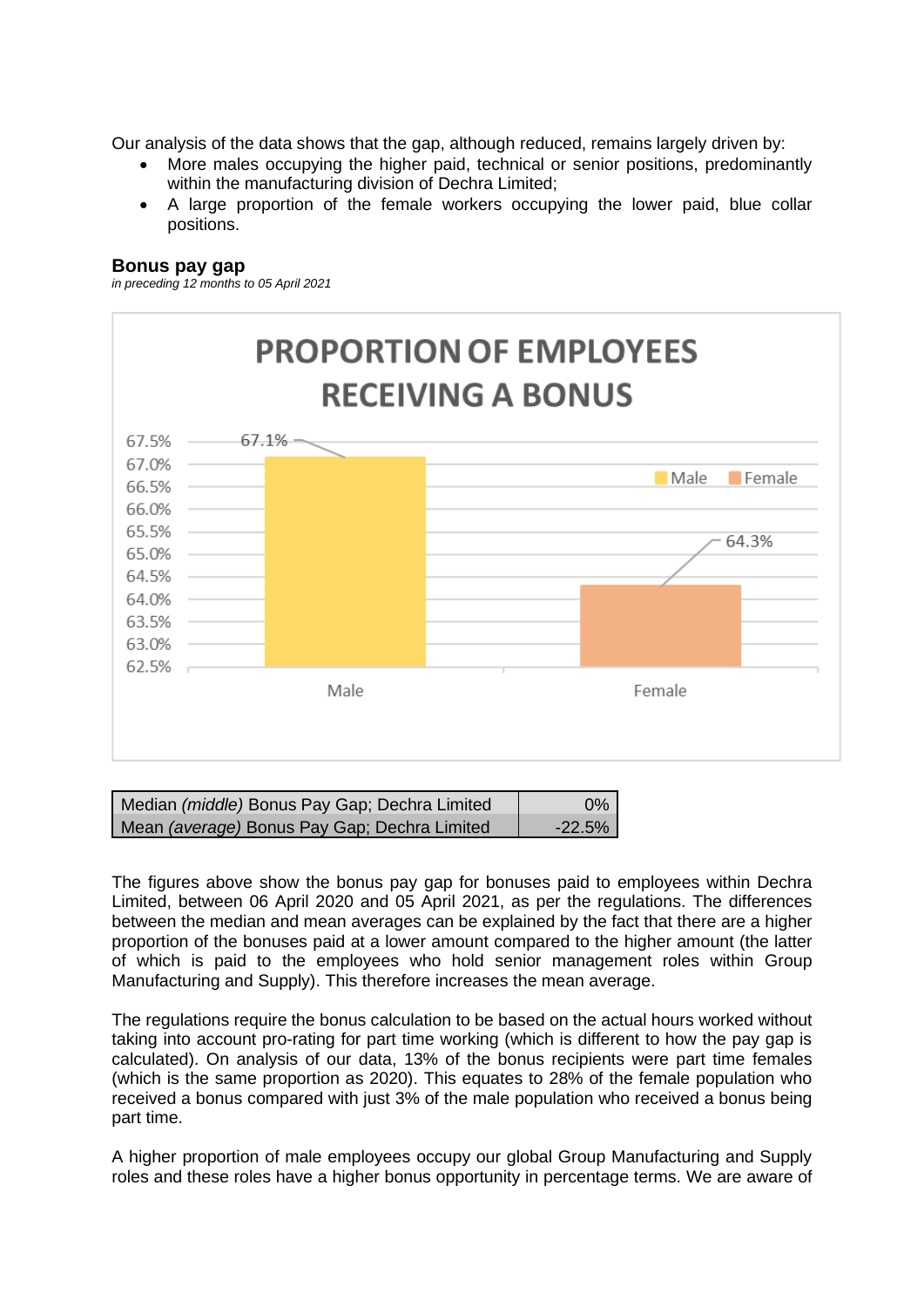the opportunity to do, and we are committed to doing, more to support and encourage women into our senior Manufacturing and Supply roles.

The reporting period for 2021 fell at a key time during the covid-19 pandemic, a time when many employees were requested to work from home where possible. Given Dechra Limited is predominantly a manufacturing and supply entity for veterinary pharmaceuticals, we were deemed as an essential business under the Government guidelines. With this came a responsibility and reliance upon our key manufacturing workforce which was recognised and rewarded by way of a covid related bonus, hence the significant increase the proportion of employees receiving a bonus when compared with prior years. 2021 therefore saw a decrease in our Bonus Pay Gap when compared with prior years. In the 2022 report we will expect to see the previous trend continue.



## **Pay quartiles**

The graph above show the gender distribution across Dechra Limited in four equally sized hourly pay quartiles. For example, within the lower quartile 62% (+1% compared with 2020) of employees are women and 38% (-1% compared with 2020) are male.

Overall, there is an almost equal proportion of men and women within Dechra Limited, however the lower quartile, the lower paid roles, are heavily occupied by women, but we have made significant headway within this particular quartile compared with prior years. We have seen a decrease in the number of women, when compared with 2020, in the Lower Middle Quartile (-6%), however we have seen an increase in the numbers of women within Upper Middle Quartile (+5% compared with 2020), with a slight decrease in the Upper Quartile (-3% compared with 2020). We remain focussed in our efforts to attract women into the upper quartiles of the pay distributions and in the last 12 months have witnessed significant growth within our Manufacturing and Supply organisation, which has provided opportunities to review our talent pools, both internally and externally.

Moving towards an equal distribution of men and women across all levels is very important to Dechra and something we are continuing to strive towards.

We recognise that the diversity of our team and an inclusive culture is beneficial for our business, its processes, and its performance. We have highlighted below our key actions over the last 12 months which has helped us reduce our gender pay gap further. We acknowledge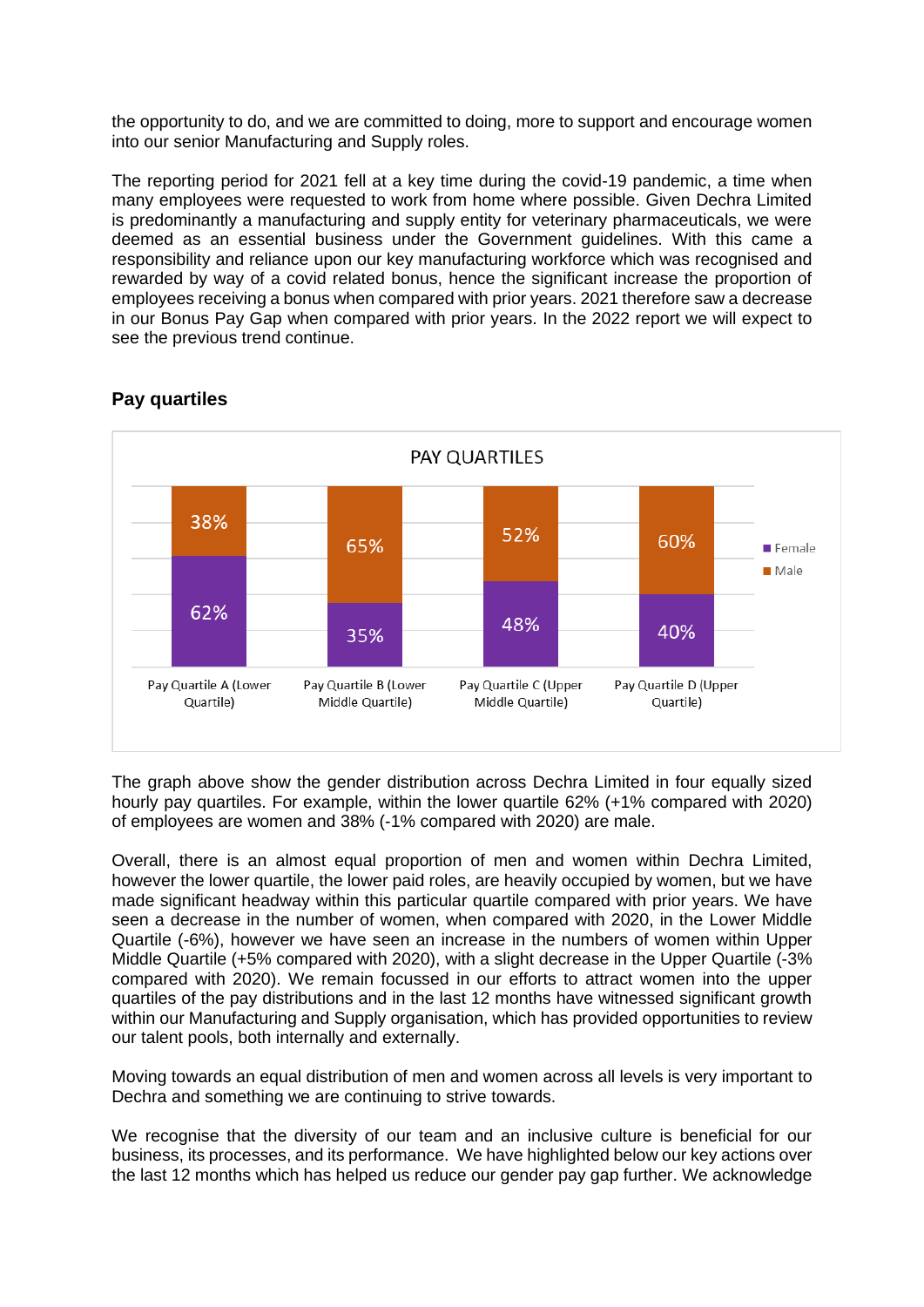and accept that we still have more to do and we remain committed to tackling our gender pay gap.

### **A year in review – measurement against our actions**

In our first gender pay gap report, which was published in April 2017, we prioritised three areas for action to reduce our gender pay gap. Here we report on our progress for each area and how we are building on our plans in order to build on our greatest asset, our people, and further enhance our progress towards reducing our gender pay gap.

Manufacturing makes up the largest proportion of workers within Dechra Limited and traditionally this sector has a talent pool available externally that is predominantly male, however we are pleased that our male/female split remains at almost 50/50, largely reflective of the UK population. At Dechra we pride ourselves on our fair and honest recruitment process.

Despite this, we acknowledge that we need to do more to support our females into technical and senior positions and at Dechra we believe in growing our own talent. Over the last 12 months in particular, we have focussed efforts around our talent attraction and development and organisational design.

### **Our year in review**

## **Our action: Learning and development (L&D)**

### **Our progress:**

We have focused on creating an organisational structure which supports apprenticeship development within key departments such as Quality Control and Operations, initially onboarding summer placements within 2021.

We launched our leadership development programme to upskill our managers in communication and coaching skills to effectively manage our teams. There are plans to cascade this further with our line management population to ensure consistent behaviours to support talent development.

We have implemented the SHL OPQ (Occupational Personality Questionnaire), aligned to our values, as part of our recruitment process with standardised interview guides to ensure a consistent and fair process for all applicants and reduce any gender bias.

### **Our action: Benchmarking**

### **Our progress:**

We are continuing to review our salary constructions to ensure equity and consistency across our workforce. In January 2021 we achieved accreditation as a Real Living Wage employer, with significant changes to the lowest paid. This has been a substantial factor in reducing the gender pay gap. These roles are typically held by females within the organisation.

We have also incorporated employee shift premiums into base contractual pay to make it simpler for employees to understand their pay.

### **Our action: Manager training and support Our progress:**

We have implemented a new structure within our Packaging department, where roles are mainly filled by females, with new levels of accountability and a clearer career progressed for employees. Supporting our business continuity and succession plans as well as recognising additional skills of individuals.